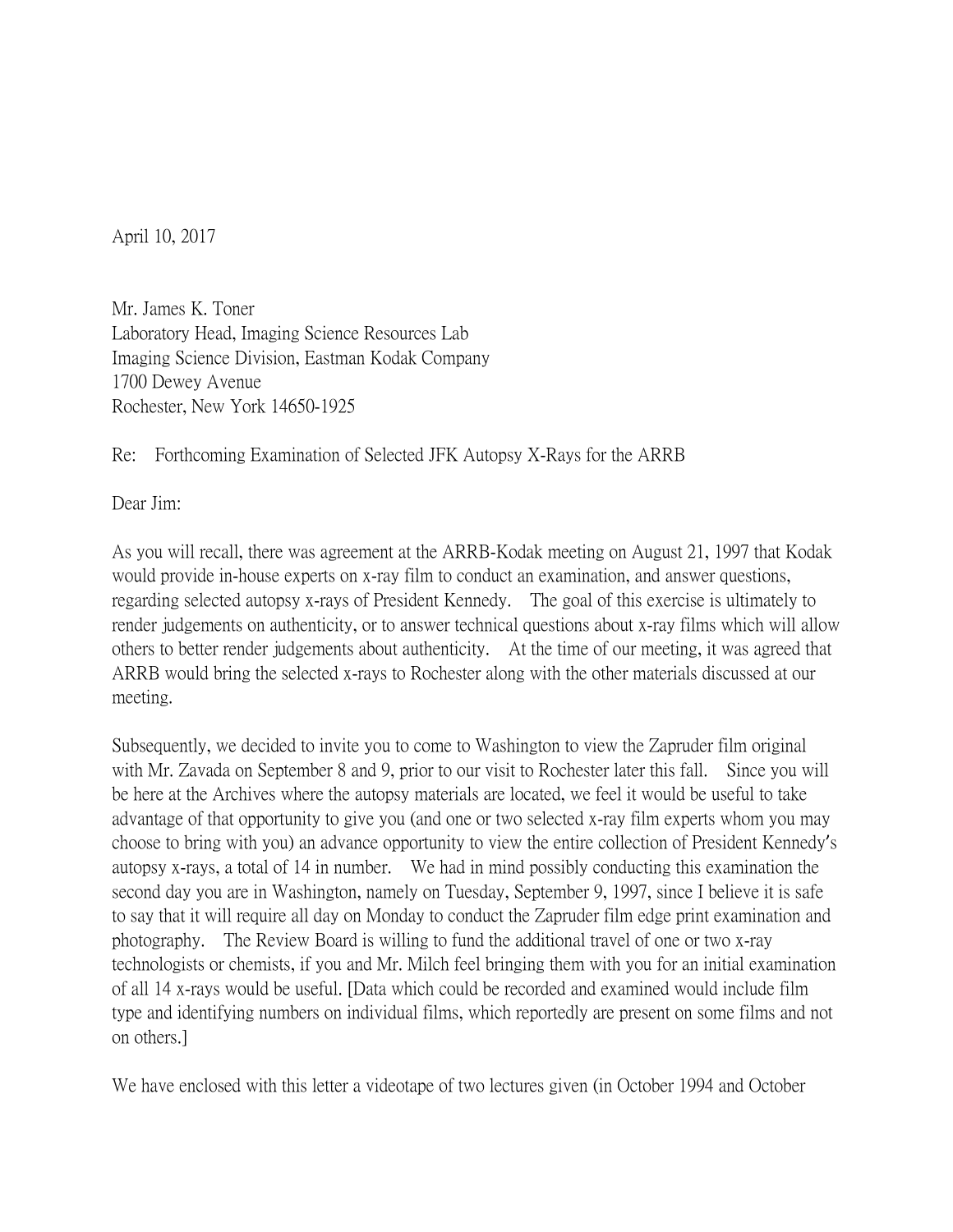Mr. Jim Toner April 10, 2017 Page 2

1995) by an independent researcher who has been given access to the JFK autopsy materials by the Kennedy family, Dr. David Mantik; he holds a doctorate in physics, and is a board-certified radiologist who practices radiation oncology. You will note that he has developed a hypothesis that the 3 existing JFK head x-rays are "forged composites," i.e., copy films of authentic autopsy cranial x-rays, with what he has decided are "artifacts" and "anomalies" present on the resulting copy film that were not present on the original (unaltered) x-rays. He has reached his conclusions based upon his own optical density measurements of the original autopsy x-rays, coupled with his understanding of the optical properties of the Kodak x-ray film used at the autopsy.

We forward these two lectures to you without critical comment either in favor of, or against, his hypothesis. We are unsure whether or not a valid scientific methodology (i.e., applying optical densitometry to x-rays to render judgements on authenticity) has been employed by Dr. Mantik, but we have noted that he has provided a wealth of empirical data to study, and has been very open (and very specific) about the assumptions he has made, and about his methodology. (He has always welcomed peer review.) We felt that reviewing this tape yourself, and showing it to one or two x-ray film experts who were to have been included in the ARRB project later this fall, would help you decide whether it would be advantageous to allow us to fund travel for one or two additional people to Washington for a preliminary viewing of the x-rays on Tuesday, September 9th. [Additional enclosures provided are a listing of all of the autopsy x-rays, and four photocopied x-ray images which were published in volume 7 of the HSCA's investigation.

Should you and Mr. Milch wish for us to arrange travel for one or two additional people to Washington, please call me immediately with their names and SSNs so that we can prepare travel orders and obtain tickets and get them in the mail promptly. You may call me collect at (202) 724-0088. I look forward to hearing from you.

Sincerely,

Douglas P. Horne Supervisory Analyst

Enclosures

cc: Mr. Jim Milch, Director, Imaging Science Division (via FAX)